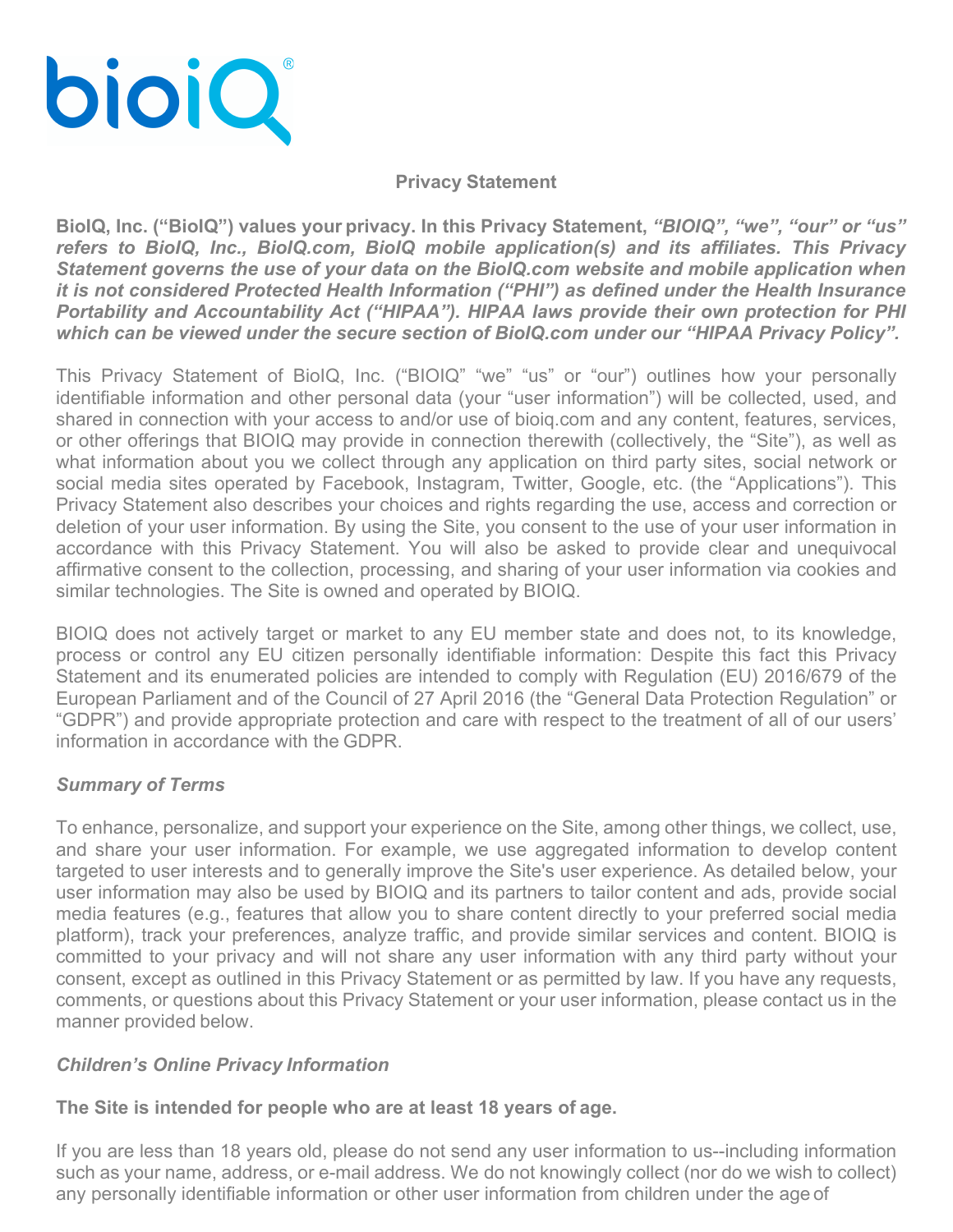

18. In the event that we learn we have collected any personal information from a child under the age of 18, we will delete that information from our database and terminate the corresponding account, if any. We encourage you to discuss the Site with your parent or quardian.

If we change our collection practices in the future, we will obtain prior, verifiable parental consent before collecting any personally identifiable information from children. If at any time we establish or begin providing services on the Site that in anyway meets the criteria of Children's Online Privacy Protection Act ("COPPA") we will ensure that full compliance is met in every aspect of COPPA.

Due to the fact we do NOT collect any personally identifiable information from children under the age of 18 we also do NOT knowingly distribute such information to any third parties.

We do NOT knowingly allow children under the age of 18 to become customers, access and use the Site in general, or otherwise distribute personally identifiable contact information.

# *Application Policies*

This Privacy Statement covers this Site. Your use of social media or social network sites or applications such as Facebook, Instagram, Twitter, Google, etc. in general and your relationship with those third party applications are subject to each application's own privacy policy and other terms and policies, which we strongly recommend that you review. We do not control and are not responsible for how third party applications process your information or data.

## *Participating Advertiser and Merchant Policies*

This Privacy Statement covers this Site. Bioiq.com may contain links to sites owned and operated by unaffiliated third parties. These links are provided as a service to you as a customer and do not constitute BIOIQ's endorsement or support of the third party sites or the information or content contained within the third party sites. Related services and offerings with links from this Site, have their own privacy statements that can be viewed by clicking on the corresponding links within each respective site. Unaffiliated third parties who provide information and links through BIOIQ are encouraged to participate in industry privacy initiatives and to take a responsible attitude towards consumer privacy. However, since we do not have direct control over the policies or practices of participating merchants and other third parties, we are not responsible for and do not endorse the privacy practices or content of those sites. We recommend and encourage that you always review the privacy policies of any advertisers, merchants and other third parties before you provide any personal information or complete any transaction with such parties. Please contact each third party provider directly if you have any questions about their privacy policies or the information they require for you to complete any transaction.

## *Analytics and Advertising Services*

This Site uses Google Analytics ("Google") services which transmit website traffic data to Google servers in the United States as well as may provide targeted advertising features. Google does not collect personal information, identify individual users or associate your IP address with any other data held by Google. We do not share any PII with Google in connection with their performing of any services on the Site. We use reports provided by Google to help us understand website traffic and webpage usage. You may opt out by installing the Google Analytics opt out browser add on found here.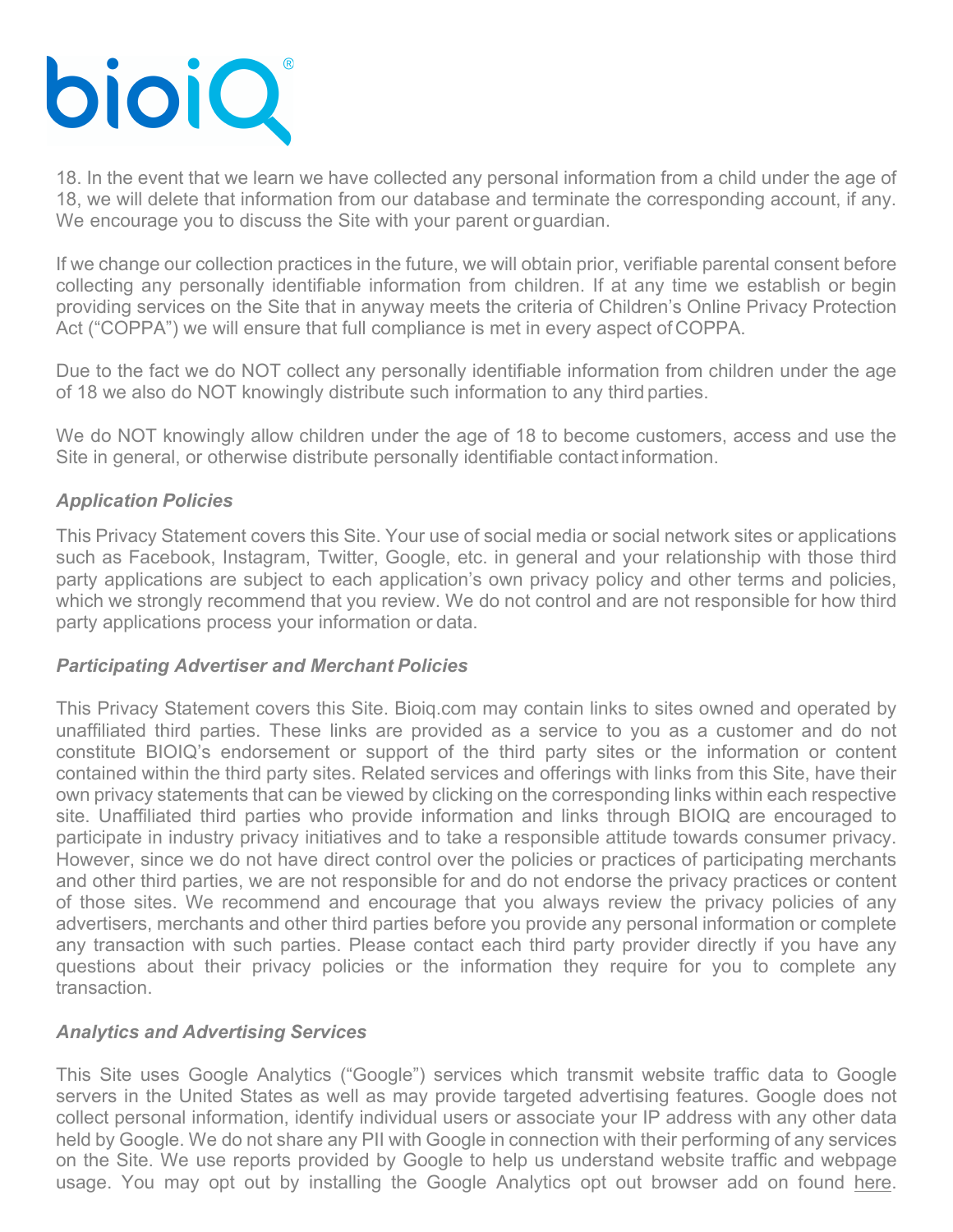

Furthermore, if you do not want to use any remarketing advertising feature from Google on this Site you can disable it by changing the appropriate settings within Googles Ad Settings Manager found here.

# *GENERAL INFORMATION WE COLLECT AND HOW WE USE IT*

**SECTION OVERVIEW:** We collect user information when you use the Site. Sometimes you may submit it to us yourself, other times it may be collected automatically. You can manage and change your preferences as outlined below.

# *Information Collected*

When you use the Site, your user information may be collected, used, and shared in a variety of manners. As detailed below, the type of user information collected may vary based on how it was gathered, but may include, among other things, your name, email address, and other information that you voluntarily submit (e.g., when setting up an account or submitting a registration or application on the Site, you may submit your contact information, social media account handles, and/or professional information), information automatically collected about your usage of the Site which does not include personally identifiable information (e.g., the content that you choose to view), and information about you that our third party partners may share with us if such third party partners have previously received your consent to do so.

Except for registered users within secure sections of the Site, which data is covered by our HIPAA Privacy Policy, BIOIQ does not collect or process any data based upon the following: Race or ethnic origin; political opinions; religious or philosophical beliefs; trade union memberships; genetic or biometric data; health or mortality; sexual orientation.

## *Voluntary Submission*

BIOIQ may collect user information that is voluntarily provided by you or with your permission. For example, we may ask you for information, such as your e-mail address, when you register to become a member of the Site or register for a BIOIQ event. You may also provide information to BIOIQ in other contexts, including, for example, on your member profile page and public profile URL, to enter into a sweepstakes, contest, or promotion. You always have the option not to provide the information we request. If you choose not to provide the information we request, you can still visit most of the Site, but you may be unable to access certain options and services. When you register or become a member of the Site or provide information to BIOIQ in any other manner, you agree to provide only true, accurate, current and complete information.

## *Cookies*

A cookie is a small data file that is written to your computer's hard drive by your web browser. A cookie file can contain and/or automatically collect information, such as a user identification code or IP address that a website will use to track the pages and number of times you have visited. The data read from these cookies may be linked to personally identifying (PII) and non-personally identifying (non-PII) information.

We and our partners may use cookies and similar technologies on the Site to personalize and optimize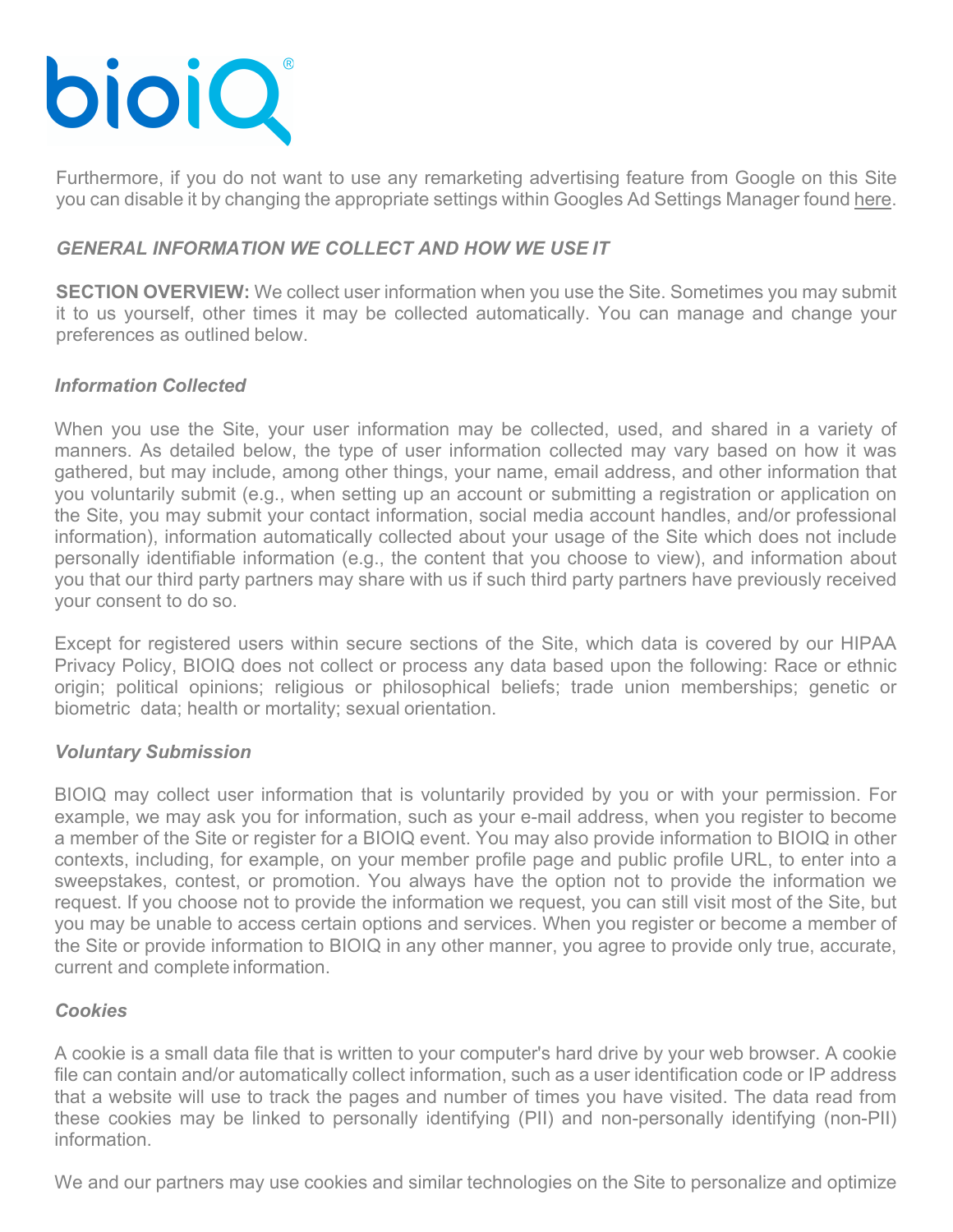

your browsing experience and the Site by: providing you tailored content and advertisements (see below for more information), enabling social media features, safeguarding against spam and malware, analyzing trends, traffic, and user behavior, administering the website, gathering demographic information about our user base as a whole, tracking web and advertising analytics throughout the Site and its affiliate websites, remembering your preferences and voluntarily-submitted information (e.g. preferences, title, class information, licensure and certifications, membership status), performing location-related functionalities and analytics, participating in market research (e.g., website ratings), and educating ourselves about how we can continue to improve the Site and its various elements.

Cookies fall into the subcategories below.

*Essential Cookies.* Certain cookies are used for specific purposes that are essential to your secure use and navigation of the Site. Without them, BIOIQ may not be able to provide core Site functions and features to you, and the Site would not operate as well as you or BIOIQ would like. These cookies collect and use information such as your server preferences, single-session data and corresponding identifier, web beacons and log files (detailed below), and other credential-related information. Essential cookies also help inform BIOIQ whether you require, or have already been served, an affirmative consent request in connection with our data policies. Essential cookies also include analytics cookies, which provide us data that allows BIOIQ to better understand its users and improve the Site based on what we have learned from that data.

**Preference Cookies.** Other cookies are used to collect and process information about your preferences and similar choices in connection with the Site in order to optimize your browsing experience. Preference cookies include social media cookies, which collect information about your social media usage and other data you may have provided in connection with such usage (if you access the Site through a social media website or mobile application, you may have social media cookies). If you wish to modify or change your social media cookies, please visit and review the settings related to your applicable social media account(s).

*Advertising Cookies.* To help support the Site and further tailor your experience, BIOIQ and its advertising/messaging partners (and/or their third party providers – i.e. Google and/or Twilio) also use cookies on the Site to personalize the content and advertisements you may be shown. Such advertisements use cookies to provide you targeted advertisements that may be more consistent with your interests than non-targeted advertisements. Certain BIOIQ advertising partners may also use cookies to monitor or track the performance of their advertising content. BIOIQ does not provide user information to advertising partners except in connection with the Site or as required by law.

NOTE: You have the ability to accept or decline cookies by changing certain settings of your web browser. Most web browsers automatically accept cookies, but generally allow users to modify their browser settings to display a warning before accepting a cookie, to accept cookies only from certain websites, and/or to refuse all cookies. We encourage you to consider keeping your cookies enabled, as if you choose to disable cookies from our Site, you may not be able to use or benefit from certain features of the Site, particularly the features that are designed to personalize yourexperience.

If you would like to manage your cookie preferences or learn more information about this practice and your right to decline (or opt-out of) cookies placed by some or all of these companies, please contact us as outlined below.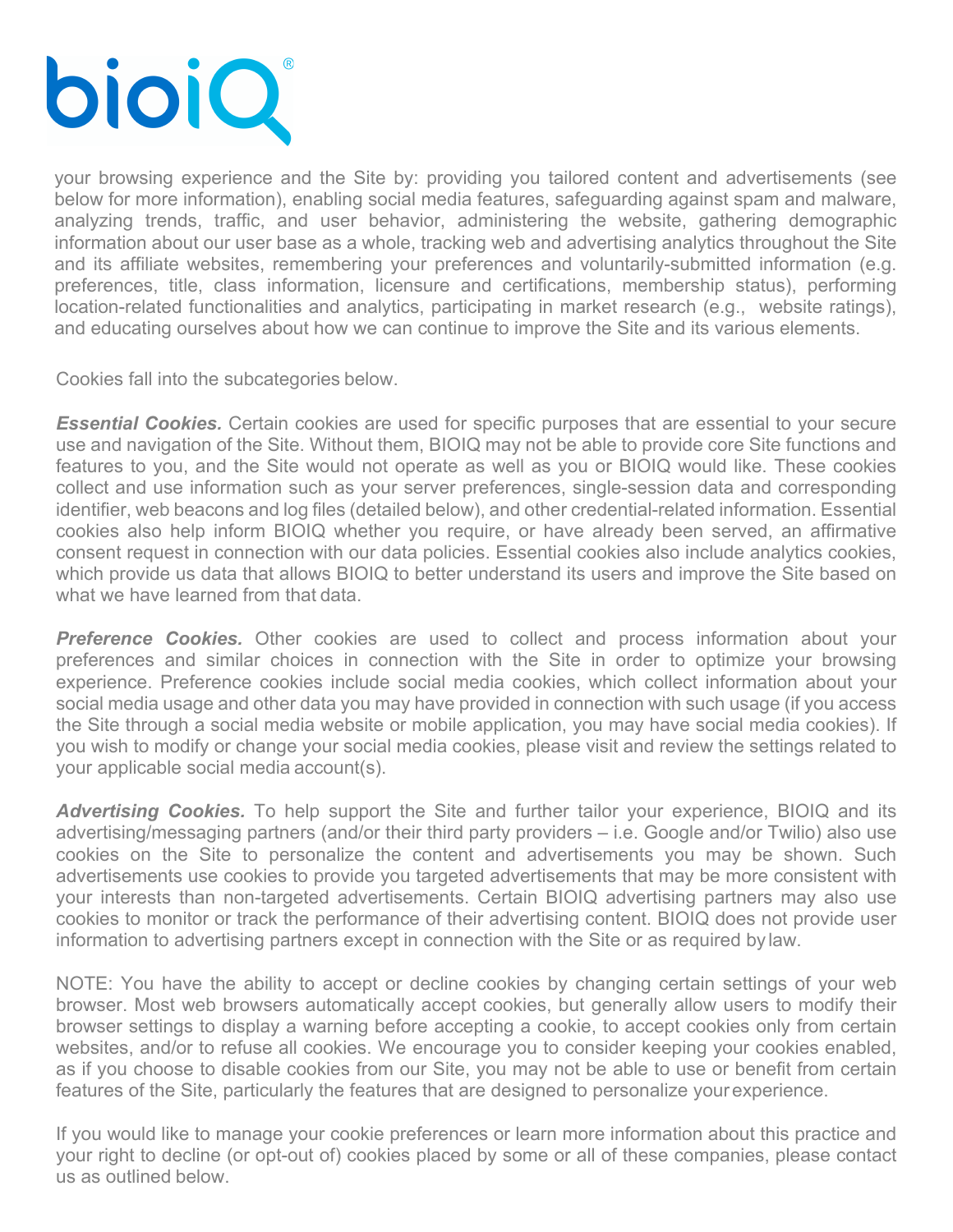

#### *Web Beacons*

BIOIQ's web pages may contain electronic images known as web beacons (invisible images often referred to as pixel tags or clear GIFs) on our sites in order to recognize users, assess traffic patterns, identify preferred content and measure site engagement. We may also include web beacons in our email messages, including newsletters, in order to count how many e-mail messages have been opened.

Some of these web beacons may also be placed by third party service providers or Applications to help determine the effectiveness of advertising campaigns. These web beacons may be used by third party service providers to place a persistent cookie on your computer. This allows the service provider to recognize your computer each time you visit certain pages or emails and compile anonymous information in relation to those page views, which in turn enables us and our third party service providers to learn which advertisements and emails bring you to our website and how you use the site.

BIOIQ and its partners (including advertising partners Google and messaging partners Twilio) also may use web beacons to collect various data provided by your browser while you are on our Site and elsewhere (i.e., outside of the Site) where we may be acting as a 3rd party. This data is collected in the aggregate, but may include or be associated with other non-PII or PII that users have voluntarily submitted.

## *Log Files*

The Site's web and ad servers log information about a user's IP address, browser type and the current URL the user is requesting. This information is always provided by a user's browser and automatically logged by most websites. These log files are stored in a secure location and used in our internal analysis of traffic patterns within our website.

## *Use of Your Information*

Our primary goal in collecting, using, and sharing user information is to enhance your experience on the Site, support the Site, and improve its features, performance, and other elements. Your user information may be used for the purposes outlined below. We will not use your user information without a valid legal basis to do so.

# *To Target Content and Advertising*

To develop and provide content and advertising to you that is targeted to your interests, we use the analytics collected by the systems described above to determine which areas of our website you prefer based upon the frequency of your visits and engagement with those areas. We may make reasonable assumptions based on your browser provided data to target relevant content and advertising to you on our site and elsewhere where we may be acting as a 3rd party. We may also make reasonable geographic and demographic assumptions based on your presented IP address to target relevant content and advertising.

#### *To Provide Interactive Communications from the Site*

To enhance your experience we may provide you with interactive communications, such as notifications of activity by topic or contributor to the e-mail address or mobile number that you provide to us. Such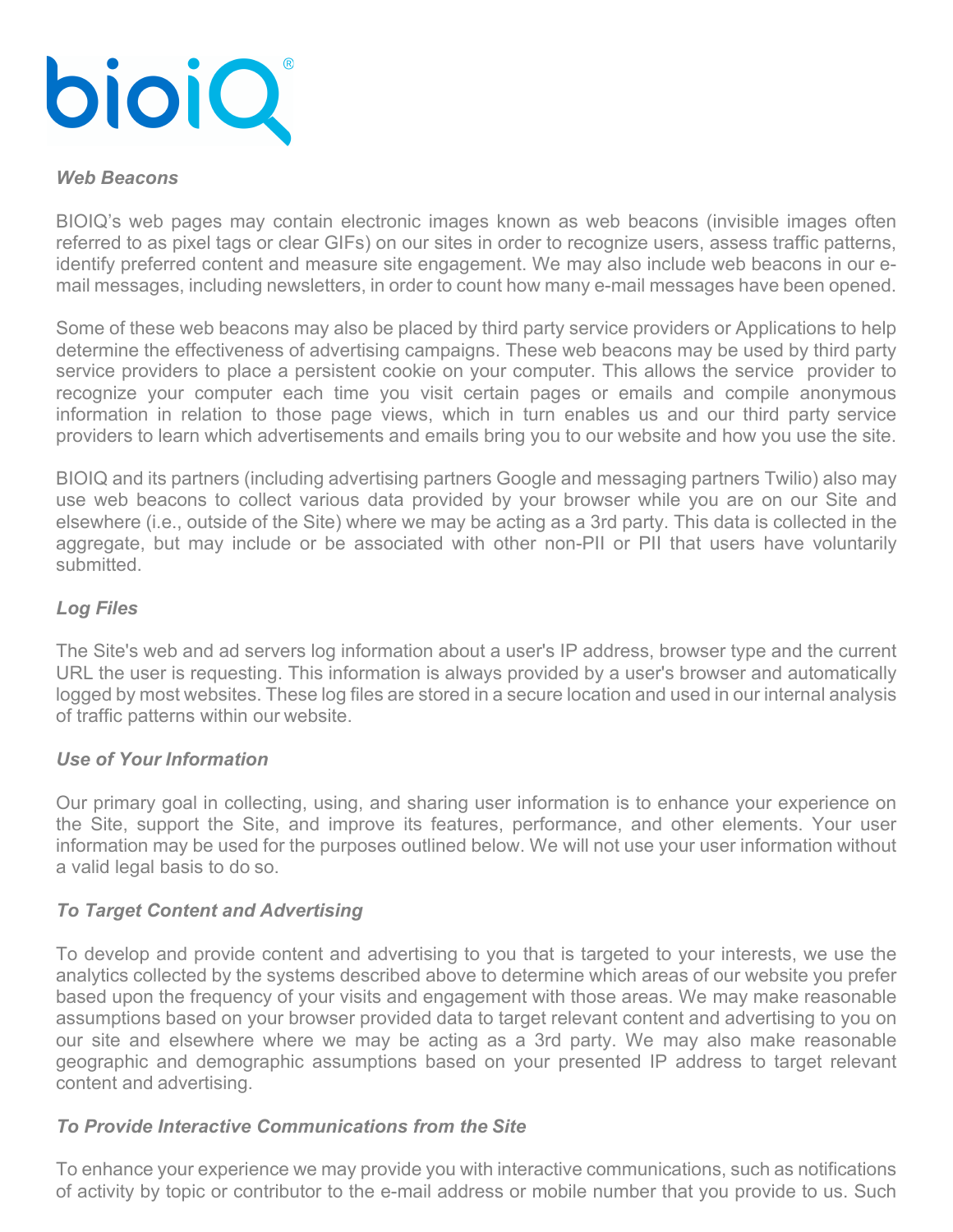

interactive communications are provided only to those users who have expressly provided us with their permission to receive them as part of their user profile.

From time to time we may provide e-mails or text messages highlighting new features, promotions or contests on the website to those users who have expressly provided us with their permission to send such communications as part of their user profile.

# *To Provide Communications from Third Parties*

We respect the privacy of our users and will not disclose or distribute our user list to any third party, nor will we permit anyone else to do so. In those cases, your e-mail address and/or mobile number will be transferred to the third party. You can remove your consent to this use or modify your related user information by contacting BIOIQ as indicated below.

## *Sharing of Information*

You may be requested to voluntarily provide certain user information during your use of the Site. If you choose to do so, that user information may be shared with BIOIQ as well as business partners and vendors providing hosting and other services for BIOIQ.

We use third parties to provide e-mail services, messaging services (Twilio), and hosting services on the Site. When you sign up for services, we will share your user information only as necessary for the third party to provide that service. These third parties are prohibited from using your user information for any other purpose. If you do not want your information to be shared, you can choose not to allow the transfer of your information by not using that particular service.

In addition, if you provide any personally identifiable information via an advertiser promotion, please be aware you are directly providing your personally identifiable information to that advertiser and not to BIOIQ.

From time-to-time we may provide you the opportunity to participate in contests or surveys on our site. If you participate, we will request certain personally identifiable information from you, such as your name and e-mail. Participation in these surveys or contests is completely voluntary and you therefore have a choice whether or not to disclose this information. We use this personally identifiable information to notify contest winners and award prizes, if applicable.

We may use a third party service provider to conduct these surveys or contests; that company will be prohibited from using our users' personally identifiable information for any other purpose. We will not share the personally identifiable information you provide through a contest or survey with other third parties unless we give you prior notice and you have provided consent.

## *As Necessary to Provide Services to You*

We may occasionally hire other companies to provide limited services on our behalf, such as handling the processing and delivery of newsletter mailings, processing certain transactions, or performing statistical analysis of our services. We will only provide those companies the information they need to deliver the service. In some instances, these companies may collect information directly from you. In these cases, you will be notified of the involvement of the external service provider. In all cases, these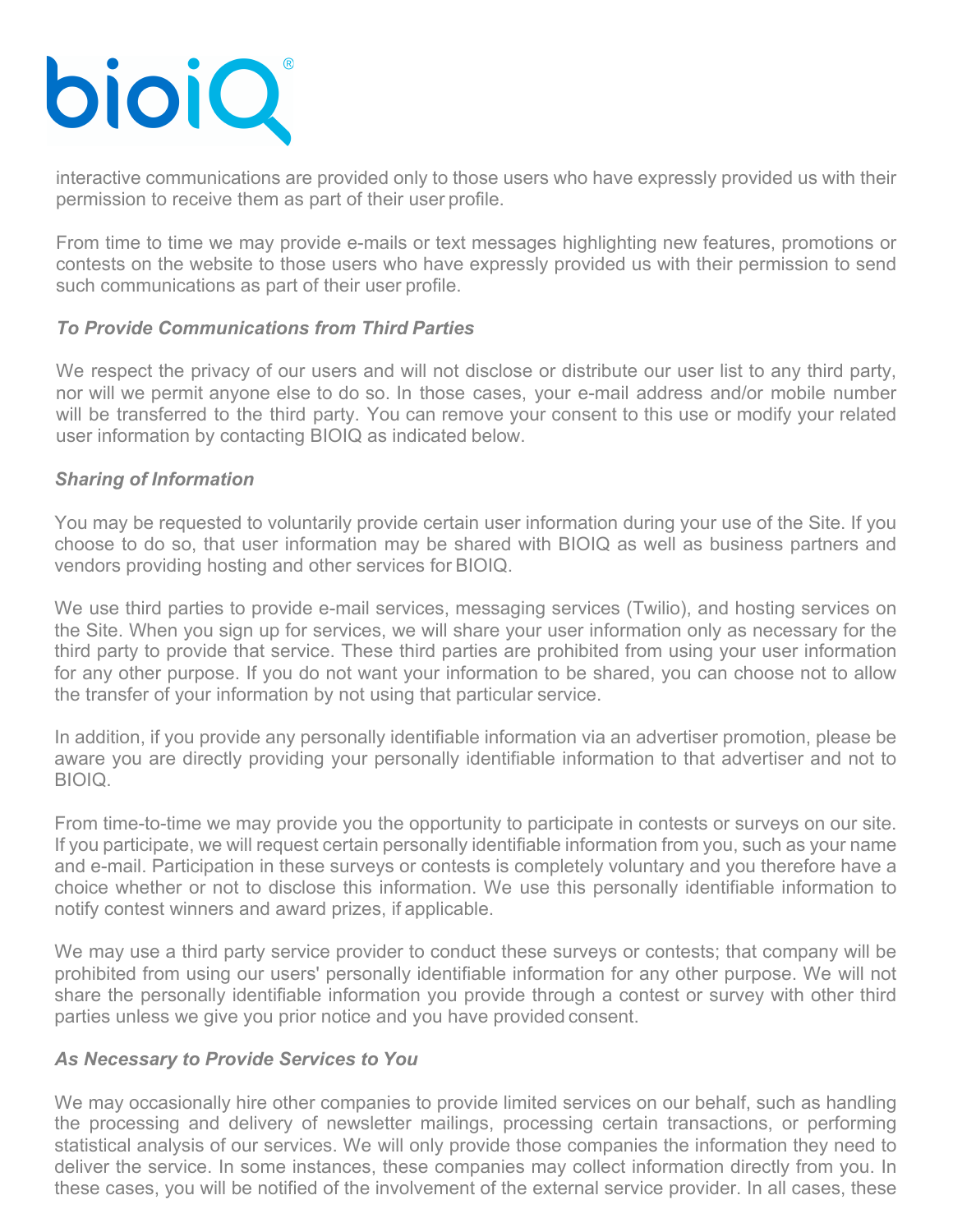

companies are subject to agreements that require them to maintain the confidentiality of your information and they are prohibited from using that information for any other purpose.

# *In the Event of Sale or Bankruptcy*

The ownership of the Site may change at some point in the future. Should that occur, we want this site to be able to maintain a relationship with you. In the event of a sale, merger, bankruptcy or other change in control of BIOIQ, your information may be shared with the person or business that owns or controls this site. Opting out of receiving information from third parties will not affect our right to transfer your information to a new owner, but your choices will continue to be respected regarding the use of your information. You will be notified as described below in "Changes to Privacy Statement."

## *As Required By Law*

BIOIQ may disclose your personal information if required to do so by law such as to comply with a subpoena or in the good faith belief that such action is necessary to conform to the edicts of the law, protect your safety or the safety of others, investigate fraud or comply with a judicial proceeding, court order or legal process served on BIOIQ or to protect and defend the rights or property ofBIOIQ.

BIOIQ will not process your user information without a lawful basis to do so. In general, BIOIQ will process your user information on the legal bases of consent, contract (if you have entered into an agreement with us and such processing is a necessary part thereof), or legal obligation (as noted above). BIOIQ may also process certain user information on the basis of the following legitimate interests, provided that such interests are not overridden by your privacy rights and interests: delivering and continuing to develop and improve the Site, learning from your behavior on the Site (e.g., analyzing traffic) to better serve you and other Site users, helping us modify or enhance the Site and its content, receiving insight as to what users do (and don't) like about our Site or aspects thereof, and providing a stable, consistent, and secure user experience in connection with theSite.

# *ACCOUNTS AND ACCESS*

In some instances, BIOIQ allows you to create a user account. You can create an account through bioiq.com when you receive an invitation from us to sign up by providing certain required information including your name, email address, company information/affiliation and creating a unique password. This will allow some of your information as outlined above to be stored for future use at the Site.

## *How we Protect Your Information*

BIOIQ may store and process Personally Identifying Information collected on our Site on our own servers or on the servers of our business partners. Paper copies containing all or part of the Personally Identifying Information you supply to us may be made and kept in file cabinets as part of the course of normal business activity. To prevent unauthorized access, maintain data accuracy, and ensure the correct use of information, we have put in place appropriate physical, electronic, and managerial procedures to safeguard and secure the information we collect. We use secure online certificates for our domain. When entering personal information, look for the secure icon and https designation in the address box of your browser window that indicates you are on a secure page. We take appropriate security measures to protect against unauthorized access to or unauthorized alteration, disclosure or destruction of data. We restrict access to your Personally Identifying Information to employees who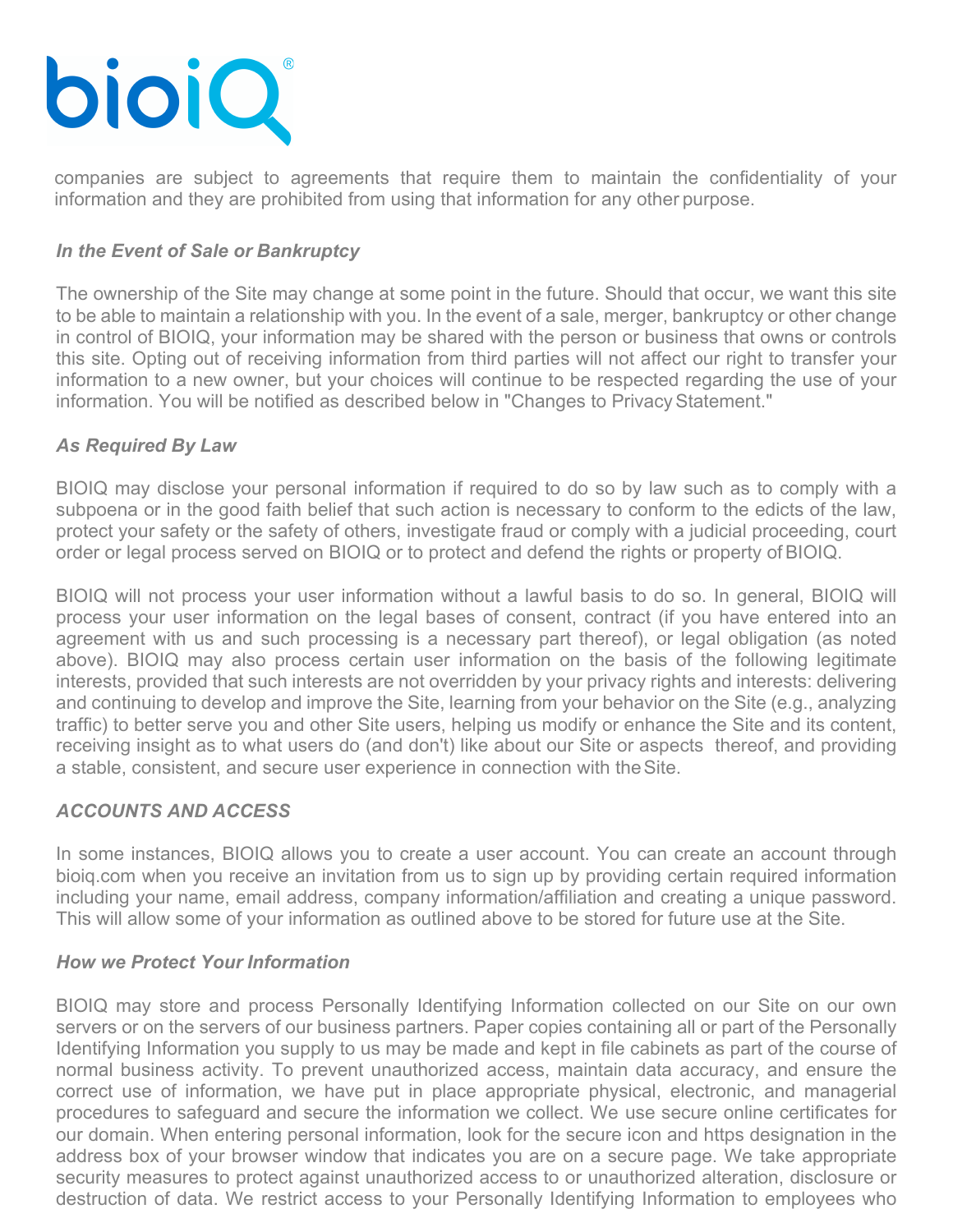

need to know that information in order to perform their jobs and provide service to you.

We care about the protection of your user information and use industry standard safeguards to do so. Of course, it's important to keep in mind that no data transmission on the Internet is guaranteed to be 100% secure.

Your information is stored on servers located in the United States. We use industry standard physical, electronic, and organizational safeguards to protect your user information against loss or theft as well as unauthorized access and disclosure to protect your privacy. We employ many different security techniques to protect such data from unauthorized access by users inside and outside the company. However, it must be noted that "perfect security" does not exist on the Internet. If you are concerned that your privacy may have been breached, please contact us as provided below.

# *How Can You Verify Your Information*

You may check your information to verify, update, or correct it, and to have any obsolete information removed. If you have an account on our Site, you can access and change your account profile yourself. You may ask to review any of your information that we have retained, how we have used it, and to whom we have disclosed it at any time by contacting us as indicated below under "Contacting Data Controller". Subject to exceptions prescribed by law, and provided we can authenticate your identity, you will be given reasonable access to your personal information, and will be entitled to have it amended as appropriate. You may ask us to change your preferences regarding how we use or disclose your information, or let us know you do not wish to receive any further communication from us.

## Residents of California

The California Consumer Privacy Act ("CCPA") provides California residents with specific rights as to the privacy and management of their user information. These laws include the Right to Know what user information a business has on its systems, how that user information is used, and a right to request it be deleted. This privacy policy describes such user's rights related to the use of their information. If you would like to exercise your rights under CCPA, you may contact us at privacyofficer@bioiq.com to submit your request. If you choose to exercise your rights under CCPA, you may not be discriminated against by us for choosing to do so.

## *Changes to Privacy Statement*

If we make any material changes we will notify you by email (sent to the e-mail address specified in your account) or by means of a notice on this website prior to the change becoming effective. We encourage you to periodically review this page for the latest information on our privacy practices and to review our most current privacy statement.

## *Contacting Data Controller*

If you have any questions regarding this Privacy Statement or how to remove or modify your user information or related consents, please feel free to contact us by e-mail at **privacyofficer@bioiq.com** or the mailing address below. Our mailing address is: